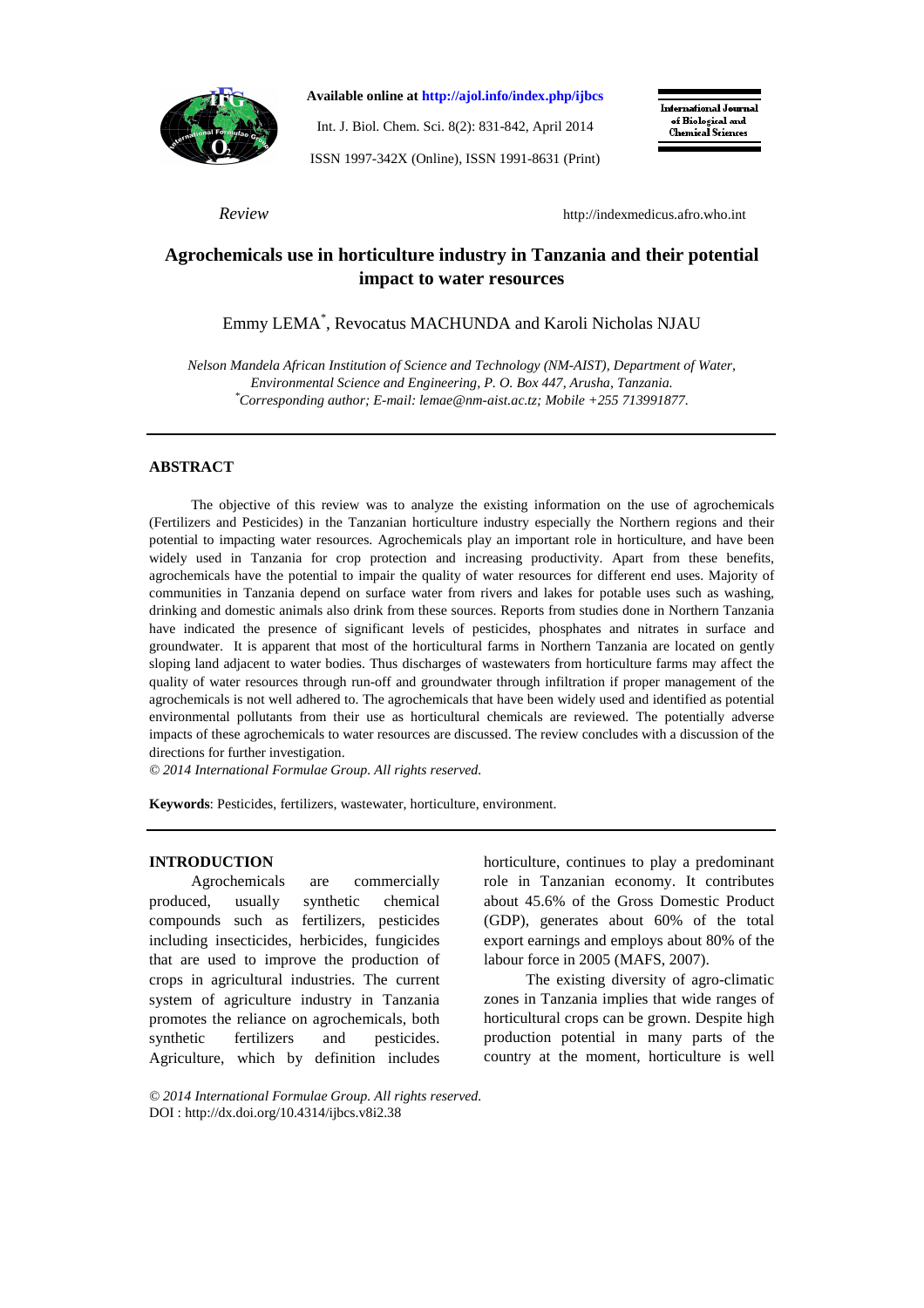developed in the Northern regions (like Arusha, Kilimanjaro and Tanga) and the Southern highlands (Mbeya and Iringa). However, more than 85% of commercial horticultural investment is concentrated in the Northern part of Tanzania, especially in Arusha and Kilimanjaro regions. The lack of proper infrastructure, access to markets and investment programmes form major bottlenecks to other regions with potential to develop commercial and export-oriented horticulture industries (Nyambo and Verschoor, 2005). The development of the horticulture industry in Tanzania has had a positive impact on people in Northern regions through employment generation over a period when employment in another important export sector such as coffee went down significantly.

The commercial horticulture crops grown in these regions include fruits, vegetables, spices, herbs and ornamental (flowers). In recent years, there has been an increase in demand and production of horticulture products (ESRF, 2010). However, the horticultural productivity in a tropical country like Tanzania is severely limited by incidences of pests and diseases affecting crops. To cope with pest and disease problems, farmers rely heavily on the use of pesticides. Different classes of pesticides have been commonly used such as organochlorines, carbamates, organophorsphorous, pyrethroids and atrazines (Henry and Kishimba, 2002; Ngowi, 2007; Nonga et al., 2011). Some of the organochlorine pesticides like dichlorodiphenyltrichloroethane (DDT), γhexachlorocyclohexane (HCH) and aldrin are reported being persistent in the environment and have been banned in developed countries in Europe and America in accordance with the Stockholm Convention on persistent organic pollutants (POPs) (Vijgen et al., 2011). Tanzania banned the use of DDT in agriculture in the early 1990s (Henry and Kishimba, 2003) and the pesticides were replaced by pyrethroids such as cypermethrin, deltamethrin, permethrin and cyhalothrin. Other pesticides include organochlorines like endosulfan and chlorothalonil; organophosphorous insecticides (chlorpyrifos,

dimethoate, profenofos, diazinon and fenitrothion) and carbamates (mancozeb, carbaryl and metalaxy). However, some of other pesticides like HCH are still used on horticulture crops in Tanzania (Kihampa et al., 2010a, 2010b) despite the fact that this pesticide is not registered by the Tanzania licensing authority (Anon, 2002). They are being used because of their low cost and usefulness in agriculture (Agenda, 2006). Some of the pesticides are imported and sold under different names (Henry and Kishimba, 2003).

Despite the problems of pests and diseases affecting crop productivity, Tanzania like many other Sub-Saharan African (SSA) countries is reported to experience soil fertility decline (Ehui and Pender, 2005). Most soils have low nutrient content, particularly in nitrogen and phosphorus (Ndakidemi and Semoka, 2006; Hartemink, 2006). The decline in soil fertility is among the reasons for decline in crop productivity and yields in several SSA countries. The use of fertilizers has been an important input in agriculture to improve soil fertility (Todd et al., 2012) and consequently increase productivity (Zhu and Chen, 2002). Globally, the use of fertilizers has increased tremendously and is generally responsible for the green "revolution" i.e. the massive increase in production obtained from the same surface area of land with the help of inorganic fertilizers and intense irrigation. Studies done in China reported a significant positive linear correlation between annual food production and chemical fertilizer nitrogen consumption for a consecutive period of 50 years (Zhu and Chen, 2002). The most commonly used fertilizers include different nitrogen and phosphate fertilizers. However, in SSA countries, the low productivity of crops has been linked to poor resource endowments, minimal use of inputs (fertilizer, improved seeds, and irrigation), and adverse policies (Kwadwo et al., 2012).

Whilst agrochemicals have been the most common strategy for fertilizing soils, control pests and crop diseases, but also constitute a major factor affecting the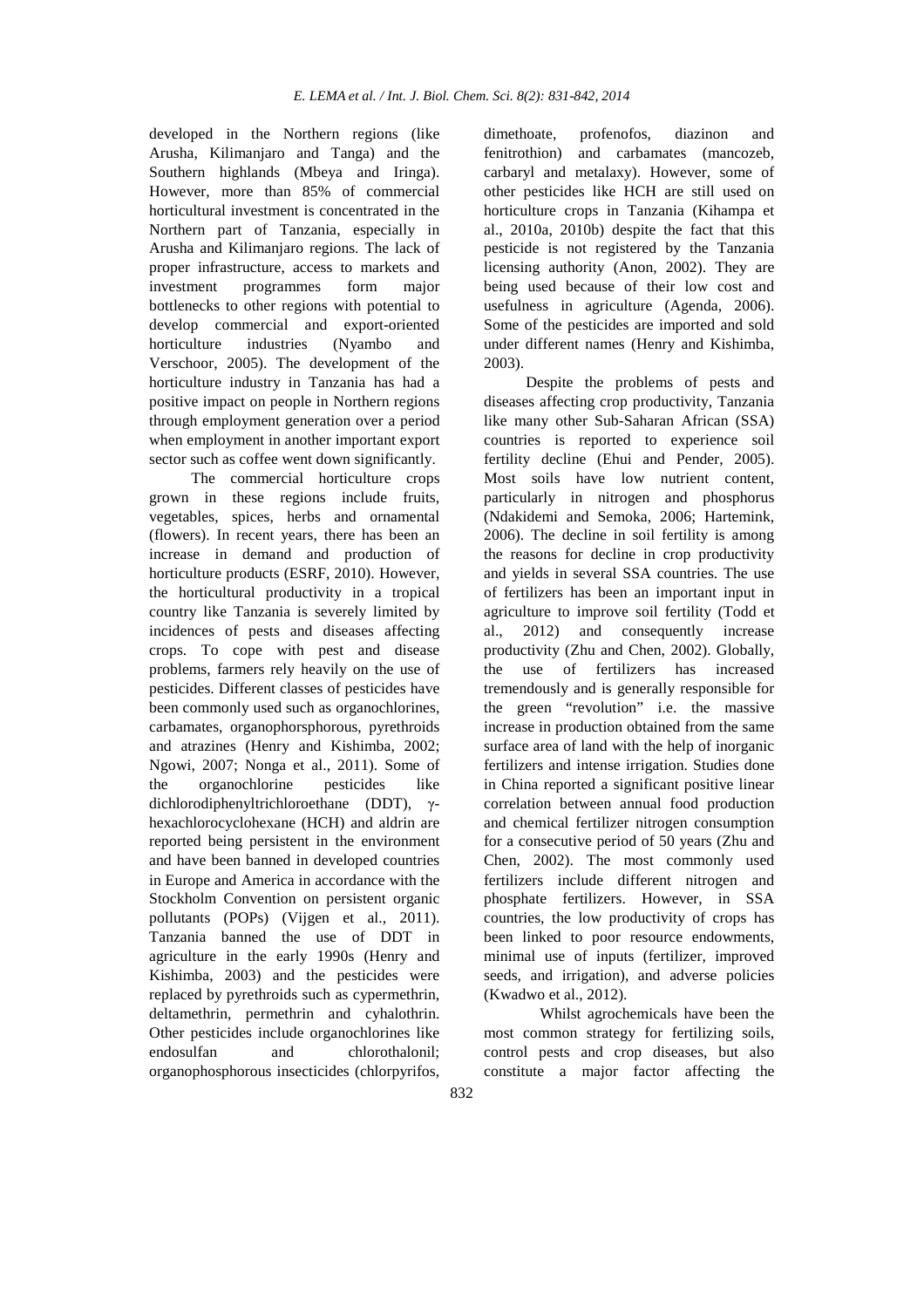environment and human health. Cases of organochlorine pesticide contamination and human health impacts have been reported around the world including in developing countries like Tanzania (Henry and Kishimba, 2002; Weiss et al., 2006; Liney et al., 2006; Kihampa et al., 2010a). The consequences of excessive and inappropriate use of nitrogen and phosphorus fertilizers in agriculture can significantly contribute to surface and underground water pollution. Drinking water polluted with nitrates poses health risks, especially to children being vulnerable to Methaemoglobinemia. Nutrients from agricultural activities have resulted in eutrophication of water bodies (Kalff, 2002; Kulekana, 2004; Nonga et al., 2011). Once the quality of water is changed by the presence of these agrochemicals, it becomes potentially harmful to life forms, instead of sustaining them. Thus, despite their role in the horticulture industry, evaluating their potential to impacting the water resources especially in the Northern Tanzania is of great importance. This will make available the information about the potential threat they may pose to both surface and groundwater sources. This review therefore analyses their types and quantities in use and pattern of use so as to evaluate any potential for polluting such water sources. It finally recommends on the best practices and measures that need to be taken to prevent potential environmental damage.

### **Agrochemicals in use in Tanzania**  *Fertilizers imports and use*

In Tanzania, most of the fertilizers are mainly an imported commodity with exception of Minjingu Rock Phosphate (MRP) which is obtained locally from major deposits of phosphate produced in the Northern part of Tanzania. Over the years, fertilizer imports have increased and can be attributed to the Government supported input subsidy program, the National Agricultural Input Voucher Scheme (NAIVS). The program was first started in 2007 and was then scaled up in 2009. In 2007, Tanzania imported 169,027 metric tons of fertilizer, an amount that increased to 318,060 tons in 2011 (World Bank, 2012) as shown in Figure 1.

Alongside imports, fertilizer use has also increased since the re-introduction of subsidy on fertilizer use (MAFC, 2011). From 2008 to 2010, there was a sharp increase in total fertilizer use (Figure 1). Despite this increase, the average fertilizer application rate of 19.3 kg/ha in Tanzania is lowest compared to other countries in Africa (World Bank, 2012). For example, Kenya and South Africa's fertilizer application rates are 100 kg/ha and 20 kg/ha respectively. The reason for the low usage in Tanzania could be attributed by the fact that the country's agriculture is dominated by small-scale subsistence farming and that most farmers do not have the capacity to purchase fertilizers and also they have not been sensitized on the benefits of using artificial fertilizers. On the other hand, in 2011 the use of fertilizers dropped due to prices being high as shown in Figure 1.

### **Types and quantities of fertilizers used in Tanzania**

Inorganic fertilizers commonly used in Tanzania include Urea, Di-Ammonium Phosphate (DAP), Calcium Ammonium Nitrate (CAN), various Nitrogen, Phosphorus and Potassium (NPK) grades, Muriate of Potash (MOP); comprising 71% of imported fertilizers in 2009/10 and Minjingu Rock Phosphate (MRP). Urea and DAP accounted for about half the total volume of fertilizer used in 2009/10. This is because the NAIVS vouchers subsidize for their purchase and hence farmers are having difficulty to pay the portion of the fertilizer cost not covered by the subsidy. NPK fertilizers consistently account for 21%, MRP (13%), CAN about 9%, Sulphate of Ammonia (S/A) 5.1%, other fertilizers 0.9% and Triple Super phosphate (TSP) 0.3% (MAFC, 2011). Low quantities of foliar fertilizers (liquid) are used mainly in horticulture industries. These types and quantities are as summarized in Figure 2.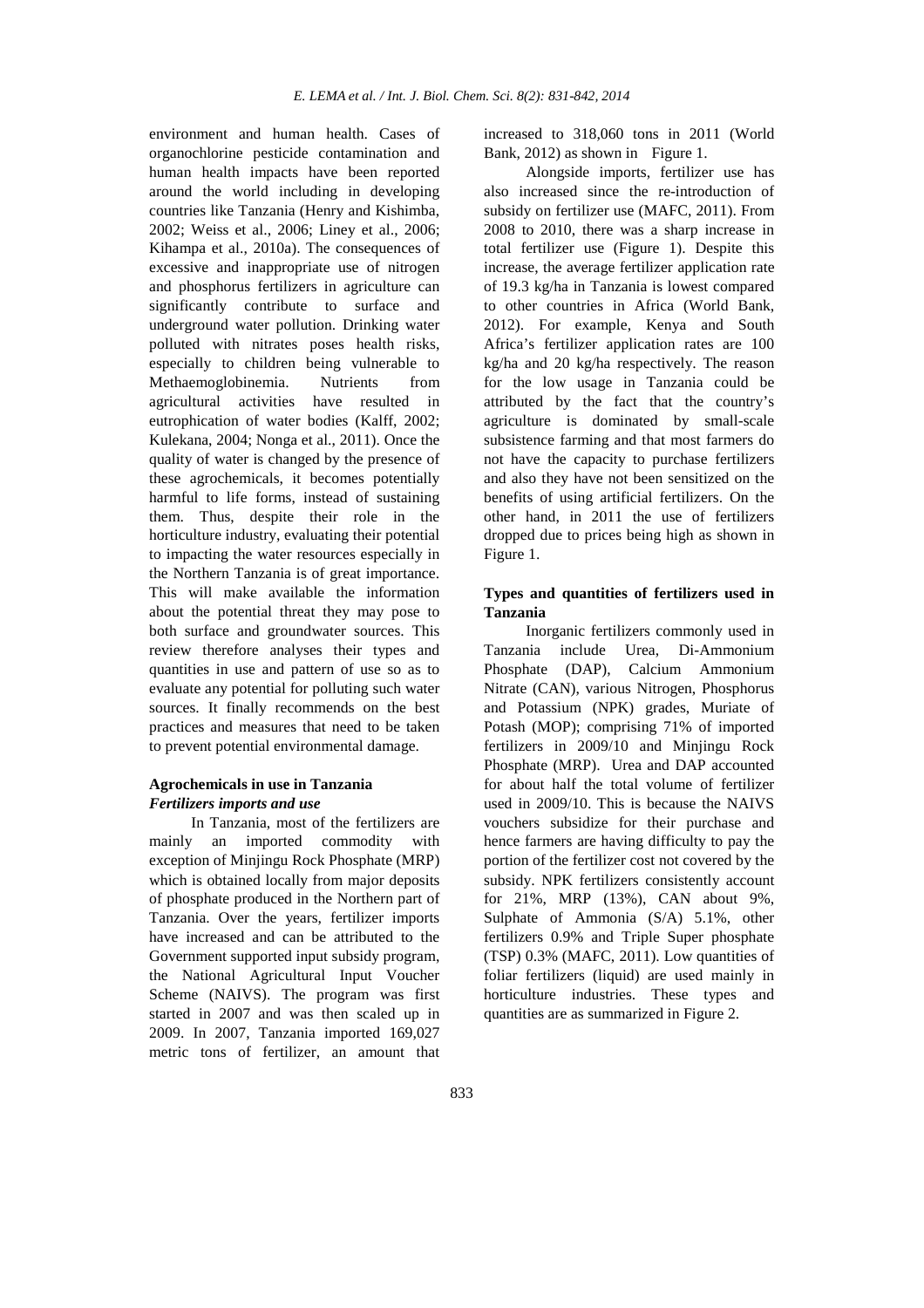



Figure 1: Fertilizer imports and use in Tanzania. Source: World Bank, 2012.



Figure 2: Quantity of fertilizer use and type share to the total 2009/10. Source: Ministry of Agriculture, Food Security and Cooperatives (MAFC, 2011), Tanzania.

#### **Pesticide use in Tanzania**

Pesticides are defined by the Tropical Pesticide Research Institute (TPRI) Act No.18 of 1979 as "any matter of any description (including acaricides, arboricides, herbicides, insecticides, fungicides, molluscides, nematicides, hormonal sprays and defoliants) used or intended to be used, either alone or together with other material substances) for the control of weeds, pest and disease in plants, or for the control of the external vectors of veterinary or medical disease and external parasites of man or domestic animals or for the protection of any food intended for human or human consumptions" (Agenda, 2006).

A large number of pesticides have been extensively used to maintain high agricultural yields and eradicate vector-borne diseases in Tanzania in the last decades (Agenda, 2006). Although it is not possible to obtain figures for quantity of pesticides used or sold to the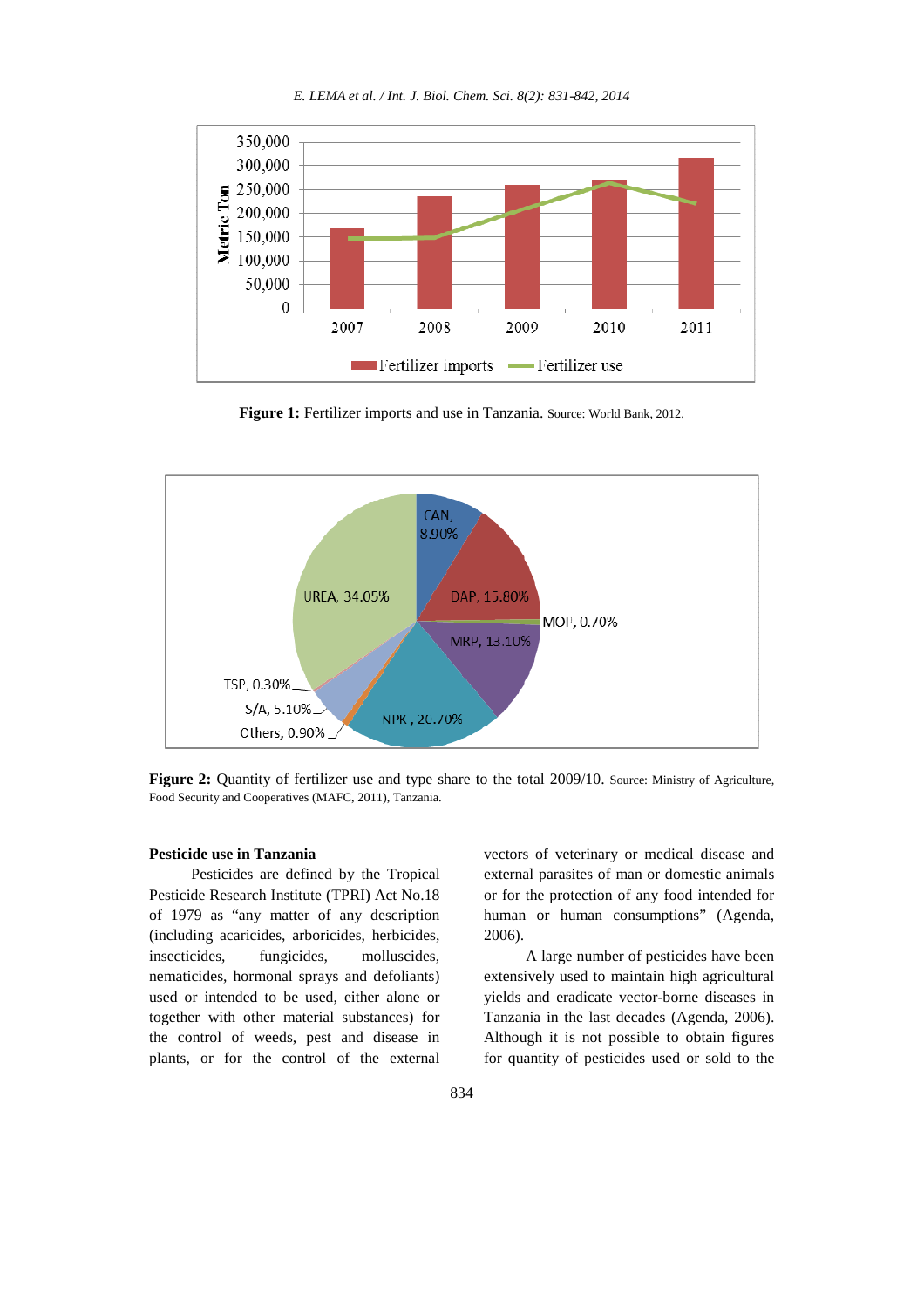agricultural sector, however, the available information indicates that Tanzania imports over tons of pesticides from European and North American countries (Kaoneka and Ak'habuhaya, 2000) and the importation rose following the liberalization of agrochemicals trade in the country (Ngowi, 2002). From 2000 to 2003 the imports of pesticides increased from 500 to 2500 tons per year. By the year 2006, a total number of brands of registered pesticides were 682 (Agenda, 2006). It is estimated that 81% of pesticides are used in livestock and agricultural sectors and only 19% is used for non-agricultural purposes (Agenda, 2006).

### **Types of pesticides used in Tanzanian horticultural settings**

The horticulture industry in Tanzania mostly uses different classes of pesticides and herbicides such as organochlorines, carbamates, organophorsphorous, pyrethroids and atrazines (Ngowi, 2002; Agenda, 2006; Nonga et al., 2011). Table 1 shows different types of pesticides used in Northern Tanzania (Ngowi, 2002; Agenda, 2006; Nonga et al., 2011). It is estimated that more than 40 different pesticides are used in horticulture of which the most widely used are insecticides (59%), fungicides (29%), with the remaining (12%) being herbicides (Ngowi, 2007). Insecticides are mostly used because insect pests are the most serious problem in horticulture production. Fungicide usage indicates that fungal attacks rank second to insect pests. Herbicides are least in use because weeding can be easily done manually by deploying community members (Ngowi, 2007). The most widely used pesticide types are organophosphates (OP), carbamates and pyrethroids. Although Tanzania has a regulatory system on registration and trading of pesticides, however, the pesticides which are imported and used in Tanzania includes both the registered and unregistered (Table 1). The use of unregistered or banned pesticides

can cause unreasonable risk to the environment and human health. Smallholder horticulture farmers in Tanzania have been reported to lack adequate knowledge in proper use and management of pesticides (Ngowi, 2007; Nonga et al., 2011). Improper use of pesticide has been found to cause various forms of cancer, birth defects, sterility, damage of liver, kidney, neural organs and deaths (Ngowi, 2002; McCauley et al., 2006; Soltaninejad et al., 2007; Weiss, et al., 2007; Aktar et al., 2009).

Notwithstanding these effects, Table 1 shows that some of the pesticides used in horticulture include those which are categorized by WHO as Class 1a (extremely hazardous), Class 1b (highly hazardous). Respective examples include aldicarb and carbofuran which belong to the carbamate class of pesticides and are marked as "restricted use pesticides" by the US Environmental Protection Agency (USEPA). In addition, majority of the pesticides used are in Class II (moderately hazardous) and a few in Class III (slightly hazardous) or U (Unlikely to present acute hazard). The pesticides used have implications on health because some of them are classified to be carcinogenic, cholinesterase inhibitors and others suspected to be endocrine disruptors. A few examples include aldicarb, carbofuran, cypermethrin and dimethoate classified by the USEPA as possible human carcinogens and cholinesterase inhibitors. Endosulfan, lambdacyhalothrin and chlorpyrifos are listed by WHO as moderately hazardous pesticides though they are suspected to be endocrine disrupting chemicals. Due to the associated risks of toxicity, these pesticides have been banned in the European Union, but are still being used in developing country like Tanzania. There are strong indications that there are substantial human health problems associated with the use of pesticides in horticultural farming in Tanzania but these are inadequately documented (Ngowi, 2007).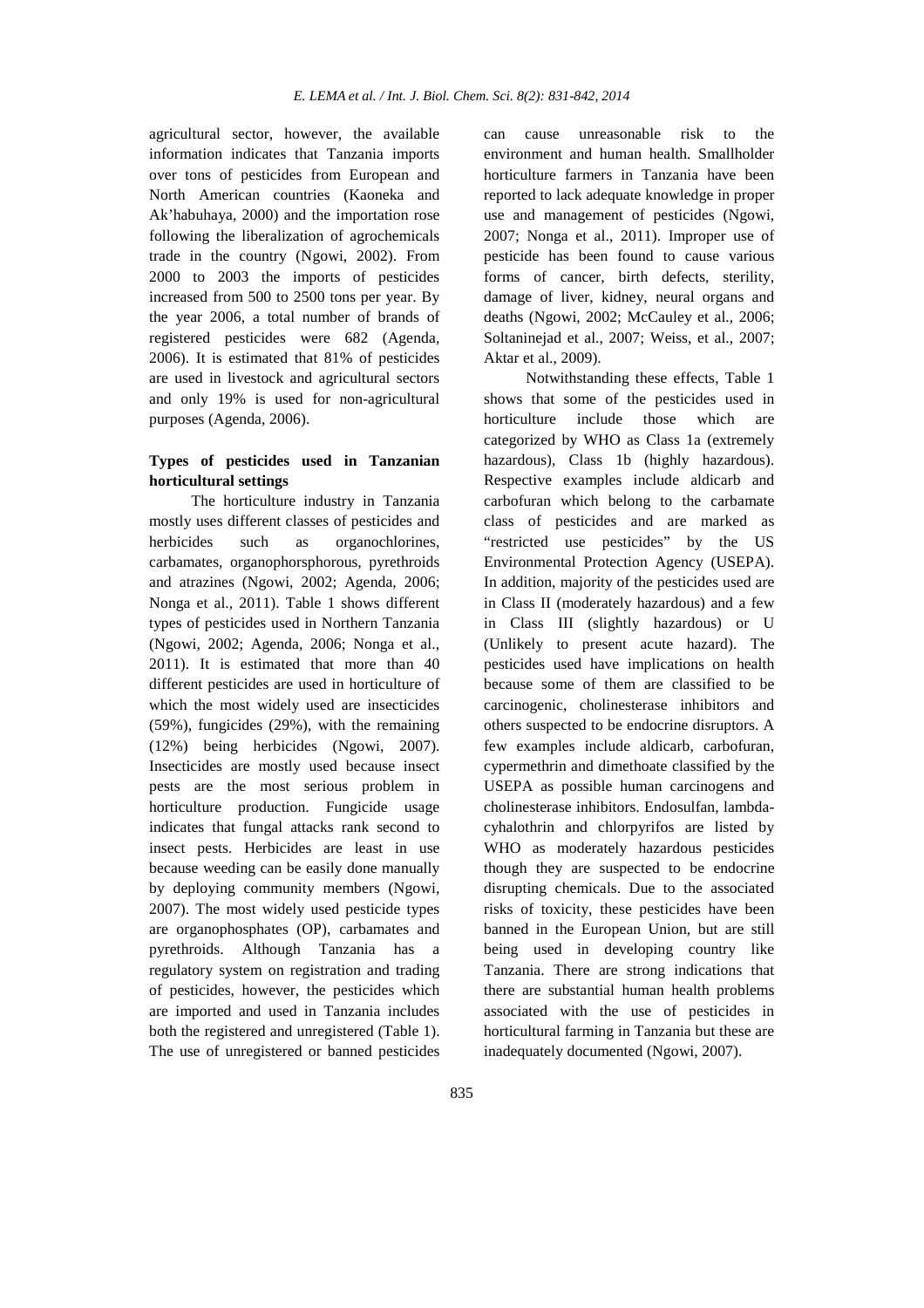|                                                                                |                                                                                                                                  | WHO Class <sup>b</sup>                                                                        | Health effects <sup>c</sup>                                                        | Amount used /vr                                                                              | <b>Registration status</b>                                      |  |  |  |  |  |
|--------------------------------------------------------------------------------|----------------------------------------------------------------------------------------------------------------------------------|-----------------------------------------------------------------------------------------------|------------------------------------------------------------------------------------|----------------------------------------------------------------------------------------------|-----------------------------------------------------------------|--|--|--|--|--|
| Chemical group <sup>a</sup><br><b>Active ingredient</b><br><b>Insecticides</b> |                                                                                                                                  |                                                                                               |                                                                                    |                                                                                              |                                                                 |  |  |  |  |  |
| Endosulfan                                                                     | OC                                                                                                                               | $\mathbf{I}$                                                                                  |                                                                                    | 940 L                                                                                        | Registered                                                      |  |  |  |  |  |
|                                                                                |                                                                                                                                  |                                                                                               |                                                                                    |                                                                                              | Registered                                                      |  |  |  |  |  |
|                                                                                |                                                                                                                                  | П                                                                                             |                                                                                    |                                                                                              | Registered                                                      |  |  |  |  |  |
|                                                                                |                                                                                                                                  |                                                                                               |                                                                                    |                                                                                              | Registered                                                      |  |  |  |  |  |
|                                                                                |                                                                                                                                  |                                                                                               |                                                                                    |                                                                                              | Registered                                                      |  |  |  |  |  |
|                                                                                |                                                                                                                                  |                                                                                               |                                                                                    |                                                                                              | Registered                                                      |  |  |  |  |  |
|                                                                                |                                                                                                                                  |                                                                                               |                                                                                    |                                                                                              | Registered                                                      |  |  |  |  |  |
|                                                                                |                                                                                                                                  | П                                                                                             |                                                                                    |                                                                                              | Registered                                                      |  |  |  |  |  |
| Zeta-cypermethrin                                                              | P                                                                                                                                | П                                                                                             |                                                                                    | 102L                                                                                         | Registered                                                      |  |  |  |  |  |
| Chlorpyrifos                                                                   | $\mathbf{P}$                                                                                                                     | П                                                                                             | EDC, CI                                                                            | 165 L                                                                                        | Registered                                                      |  |  |  |  |  |
| Diazinon                                                                       | <b>OP</b>                                                                                                                        | П                                                                                             | <b>CI</b>                                                                          | 120 L                                                                                        | Unregistered                                                    |  |  |  |  |  |
| Profenofos                                                                     | <b>OP</b>                                                                                                                        | $\mathbf{I}$                                                                                  | <b>CI</b>                                                                          | 143 L                                                                                        | Registered                                                      |  |  |  |  |  |
| Cypermethrin                                                                   | OP                                                                                                                               | U                                                                                             | $\mathcal{C}$                                                                      | <b>NK</b>                                                                                    | Unregistered                                                    |  |  |  |  |  |
| Profenofos                                                                     | <b>OP</b>                                                                                                                        | П                                                                                             | CI                                                                                 | NK                                                                                           | Registered                                                      |  |  |  |  |  |
| Carbofuran                                                                     | C                                                                                                                                | <b>IB</b>                                                                                     | CI, EDC                                                                            | 254 Kg                                                                                       | Registered                                                      |  |  |  |  |  |
| Malathion                                                                      | <b>OP</b>                                                                                                                        | III                                                                                           | <b>CI</b>                                                                          | 192 Kg                                                                                       | Registered                                                      |  |  |  |  |  |
| Fenitrothion + Deltamethrin                                                    | OP/P                                                                                                                             | П                                                                                             | <b>CI</b>                                                                          | 145 Kg                                                                                       | Registered                                                      |  |  |  |  |  |
| Pirimiphos-methyl                                                              | <b>OP</b>                                                                                                                        | III                                                                                           | CI                                                                                 | $21$ Kg                                                                                      | Registered                                                      |  |  |  |  |  |
| Permethrin                                                                     | $\mathbf P$                                                                                                                      | $\mathbf{I}$                                                                                  | Neurotoxin                                                                         | <b>NK</b>                                                                                    | Unregistered                                                    |  |  |  |  |  |
| Pyrethrins                                                                     | P                                                                                                                                | No class                                                                                      |                                                                                    | <b>NK</b>                                                                                    | Unregistered                                                    |  |  |  |  |  |
| Aldicarb                                                                       | C                                                                                                                                | IA                                                                                            | EDC, CI                                                                            | $\rm{NK}$                                                                                    | Unregistered                                                    |  |  |  |  |  |
| Diazinon                                                                       | <b>OP</b>                                                                                                                        | $\mathbf{I}$                                                                                  | CI                                                                                 | <b>NK</b>                                                                                    | Unregistered                                                    |  |  |  |  |  |
| Carbaryl                                                                       | $\mathbf C$                                                                                                                      | $\mathbf{I}$                                                                                  | <b>CI</b>                                                                          | $\rm{NK}$                                                                                    | Unregistered                                                    |  |  |  |  |  |
|                                                                                |                                                                                                                                  |                                                                                               |                                                                                    |                                                                                              |                                                                 |  |  |  |  |  |
|                                                                                |                                                                                                                                  |                                                                                               |                                                                                    |                                                                                              | Registered                                                      |  |  |  |  |  |
|                                                                                |                                                                                                                                  |                                                                                               |                                                                                    |                                                                                              |                                                                 |  |  |  |  |  |
|                                                                                | Profenofos<br>Lambda-cyhalothrin<br>Dimethoate<br>Deltamethrin<br>Lambda-cyhalothrin<br>Dimethoate<br>Chlorpyrifos<br>Glyphosate | <b>OP</b><br>P<br><b>OP</b><br>P<br>$\mathbf P$<br><b>OP</b><br><b>OP</b><br><b>OP</b><br>836 | $\mathbf{I}$<br>$\mathbf{I}$<br>$\mathbf{I}$<br>П<br>П<br><b>Herbicides</b><br>III | Suspected EDC<br>CI<br>Suspected EDC<br><b>CI</b><br>CI<br>Suspected EDC<br>CI, C<br>EDC, CI | 619L<br>565L<br>154 L<br>150L<br>175L<br>128 L<br>108L<br>452 L |  |  |  |  |  |

**Table 1:** Types of pesticides used in horticulture in Northern Tanzania.

836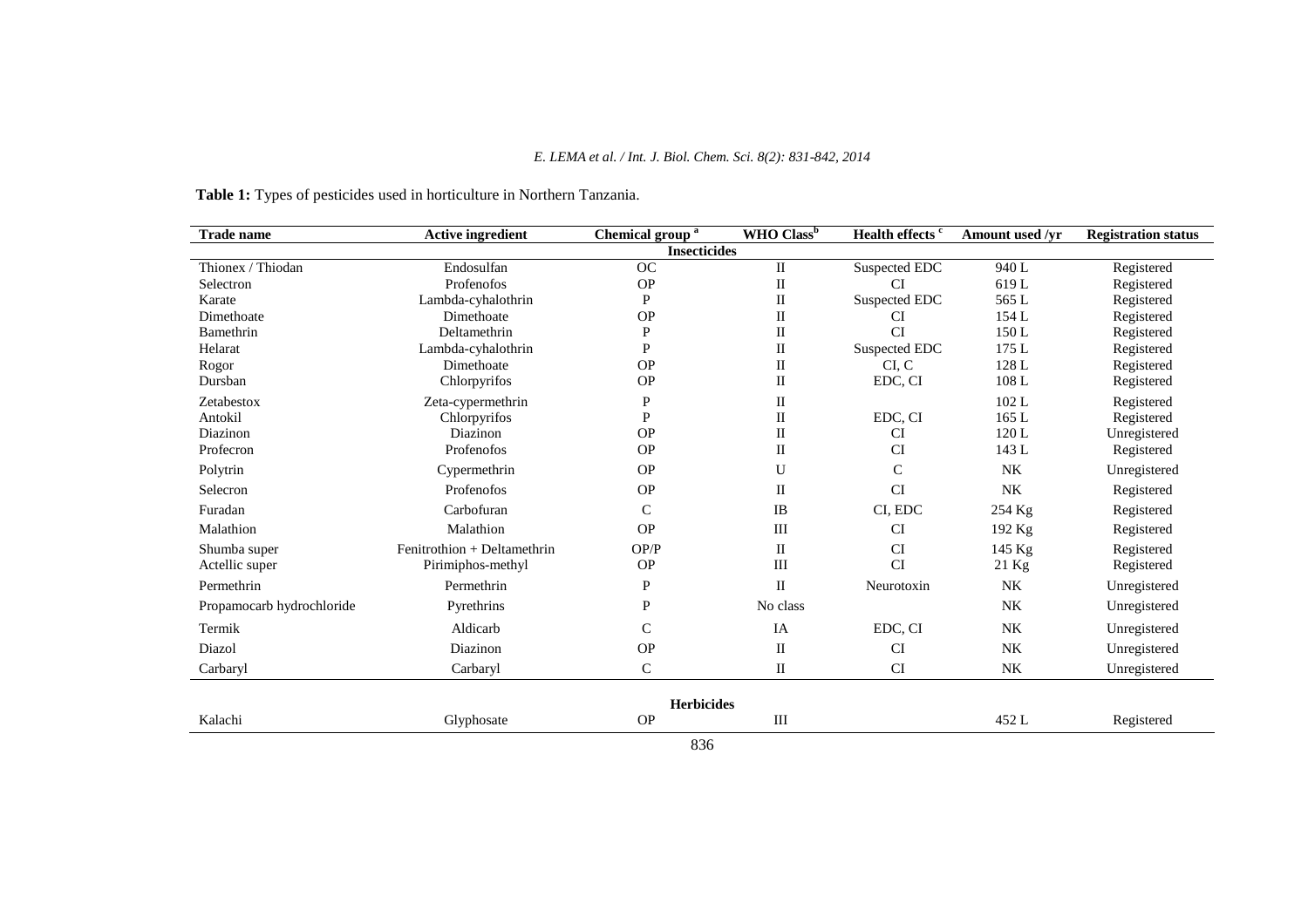| Balton            | 2-4-D Amine                | AA            | U              |                                       | 331       | Registered   |  |  |  |
|-------------------|----------------------------|---------------|----------------|---------------------------------------|-----------|--------------|--|--|--|
| Roundup           | Glyphosate                 | <b>OP</b>     | III            |                                       | 338L      | Registered   |  |  |  |
| Mamba             | Glyphosate                 | <b>OP</b>     | III            |                                       | 200 L     | Registered   |  |  |  |
| <b>Fungicides</b> |                            |               |                |                                       |           |              |  |  |  |
| Victory           | Metalaxyl                  | A             | N <sub>K</sub> |                                       | 1400 Kg   | Registered   |  |  |  |
| Farmerzeb         | Mancozeb                   | C             | $\mathbf{I}$   | CI                                    | 501 Kg    | Registered   |  |  |  |
| Red copper        | Copper oxide               | Cu            | III            |                                       | 560 Kg    | Registered   |  |  |  |
| Cuprocaffaro      | Copper oxychloride         | Cu            | $\mathbf{I}$   |                                       | $210$ Kg  | Registered   |  |  |  |
| Blue copper       | Copper sulphate            | Cu            | П              |                                       | 370 Kg    | Registered   |  |  |  |
| Dithane           | Mancozeb                   | C             | III            | <b>CI</b>                             | 1596 Kg   | Registered   |  |  |  |
| Antracol          | Dithiocarbamate            | D             | $\rm III$      |                                       | 165L      | Registered   |  |  |  |
| Ridomil           | Metalaxyl / Mancozeb       | C             | IIB            | $\mathrm{C}$ / $\mathrm{C}\mathrm{I}$ | 127 Kg    | Registered   |  |  |  |
| Bayleton          | Tridimefon                 | T             | III            | PC                                    | 65 L      | Registered   |  |  |  |
| Indofil           | Mancozeb                   | C             | III            | <b>CI</b>                             | 52 Kg     | Registered   |  |  |  |
| Ivory             | Mancozeb                   | $\mathcal{C}$ | <b>IB</b>      | <b>CI</b>                             | 145 Kg    | Registered   |  |  |  |
| Linkonil          | Chlorothalonil             | OC            | NK             | $\mathcal{C}$                         | 63 Kg     | Registered   |  |  |  |
| Thiovit           | Sulphur                    | S             | U              | Irritant                              | 124 Kg    | Registered   |  |  |  |
| Banko plus        | Chlorothalonil Carbendazil | OC            | <b>IIB</b>     | $\mathsf{C}$                          | NK        | Registered   |  |  |  |
| <b>Bravo</b>      | Chlorothalonil             | OC            | $\mathbf{I}$   | $\mathcal{C}$                         | 115 Kg    | Registered   |  |  |  |
| Rova              | Chlorothalonil             | OC            | $\rm N K$      | $\mathcal{C}$                         | 12 Kg     | Registered   |  |  |  |
| Meltatox          | Triforine                  |               | U              | Irritant                              | $\rm N K$ | Unregistered |  |  |  |
| Milthane          | Mancozeb                   | $\mathsf{C}$  | U              | <b>CI</b>                             | NK        | Unregistered |  |  |  |

*E. LEMA et al. / Int. J. Biol. Chem. Sci. 8(2): 831-842, 2014* 

<sup>a</sup> C = carbamate, D = dithiocarbamate, P = pyrethroid, OP = organophosphate, A = acylalanine, AA = aryloxyalkanoic acid, Cu = inorganic copper, T = tridimefon, S = suphur.

 $h$  1a = extremely hazardous; 1b = highly hazardous; II = moderately hazardous; III = slightly hazardous; U = unlikely to present acute hazard in normal use, NK = not known.

 $c$  CI = Cholinesterase inhibitor, C = Carcinogenic, PC = Possible carcinogenic, EDC = endocrine disrupting chemical.

Source: (Agenda, 2006; Ngowi et al., 2007 ; Nonga et al., 2011).

837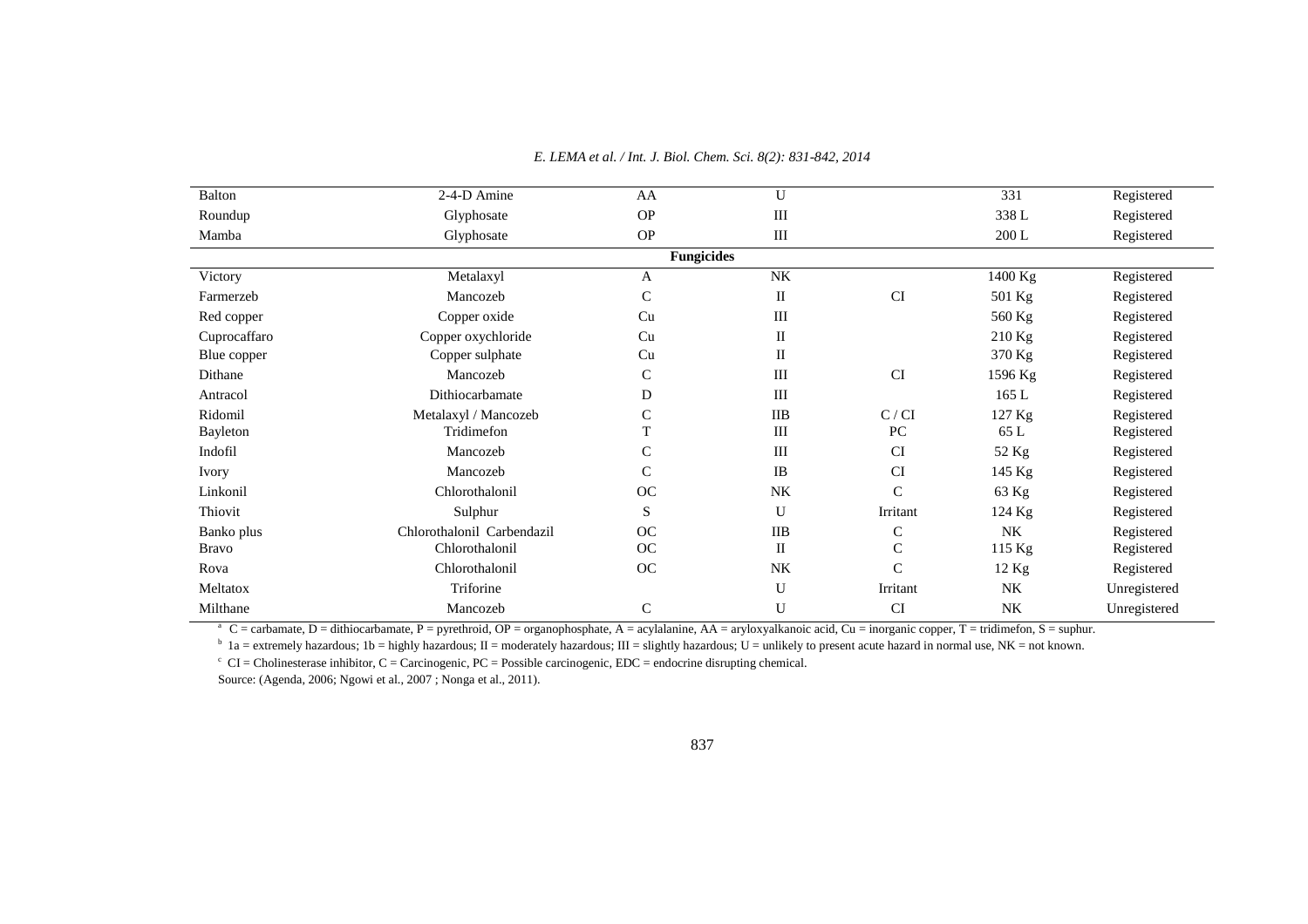### **Potential impacts of agrochemicals to water resources**

Agriculture has been identified as the major user of water in most countries (OECD, 2010) and also contributes to water pollution from excess nutrients, pesticides and other pollutants. Majority of the farms are therefore located in areas where water supply is assured. Sources of water include springs, rivers and boreholes. Consequently, discharges of untreated and poorly treated wastewaters from horticulture farms may affect the quality of water resources for different end uses. Rural communities depend on surface water from rivers and lakes for potable uses such as washing, drinking and domestic animals also drink from these sources. Horticulture activities can contribute to water quality impairment through the release of agrochemicals particularly nutrients from inorganic fertilizers and pesticides. Majority of horticulture farmers in Tanzania lack appropriate knowledge of proper management of agrochemicals (Ngowi, 2007) and have been using them without proper advice from agriculture officers (Nonga, et al., 2011). Unlike the misuse including overdosing, farmers apply agrochemicals by use of Knapsack sprayers and the sprayers washing is often done in rivers. Also, the remnants of these agrochemicals are discarded by pouring them on the ground or burying (Nonga, et al., 2011). Empty containers are disposed within farms or in designated waste pits. This improper management of agrochemicals may cause pollution of water resources. Many of these pollutants may reach surface and ground water resources through runoff, discharges and percolation, where they can cause significant water pollution (Aktar et al., 2009). Several authors have discussed research on the potential for agrochemicals pollution by fertilizers and pesticides used in horticulture. A summary of the key findings reviewed is provided hereafter.

### **Eutrophication**

Eutrophication is generally defined as an increase in nutrients such as nitrogen and phosphorus in aquatic ecosystems that lead to

increase in primary productivity. The consequences from this eutrophication are algal blooms increased water turbidity, oxygen depletion and fish deaths (Kalf, 2002). Monitoring of rivers and lakes in many parts of the world including Tanzania has shown significant concentration of nutrients. For example in Lake Manyara in Tanzania, big blooms of blue green algae (cyanobacteria) have been observed in the lake, and this was associated with high nutrient loads and eutrophication. High levels of phosphates were detected in the lake and were associated with high uses of fertilizers (Nonga et al., 2011). Fertilization and eutrophication are among the factors reported to foster increases of phytoplankton in particular in water bodies and other water weeds in lakes (Nonga et al., 2011). The eutrophication effect of Lake Victoria in Tanzania is also anticipated to be arising from the increased in flow of nutrients, particularly nitrates and phosphates (Kulekana, 2004).

### **Nitrate pollution**

Excess application of inorganic nitrogenous fertilizers in horticulture can contribute directly to water nitrate pollution through fertilizer use. When too much nitrogen fertilizer is applied to crop soils, the excess that is not used by the plants eventually runs-off polluting groundwater, rivers, and lakes. Groundwater wells in vegetable farming areas in the Philippines were polluted with nitrates levels above WHO limits (Tirado, 2007). This pollution was related to intensive use of nitrogen fertilizers are applied in excess. Drinking water polluted with nitrates poses health risks, especially to children. A known human health risk is nitrate contamination in infant methemoglobinemia (blue-baby syndrome), a condition where nitrates are converted into nitrites in the digestive system, impairing the ability of infants' blood to carry oxygen. Concentration of nitrates in drinking water may be below levels at which acute health effects have been observed. However, continued exposure may result in chronic effects (i.e., reproductive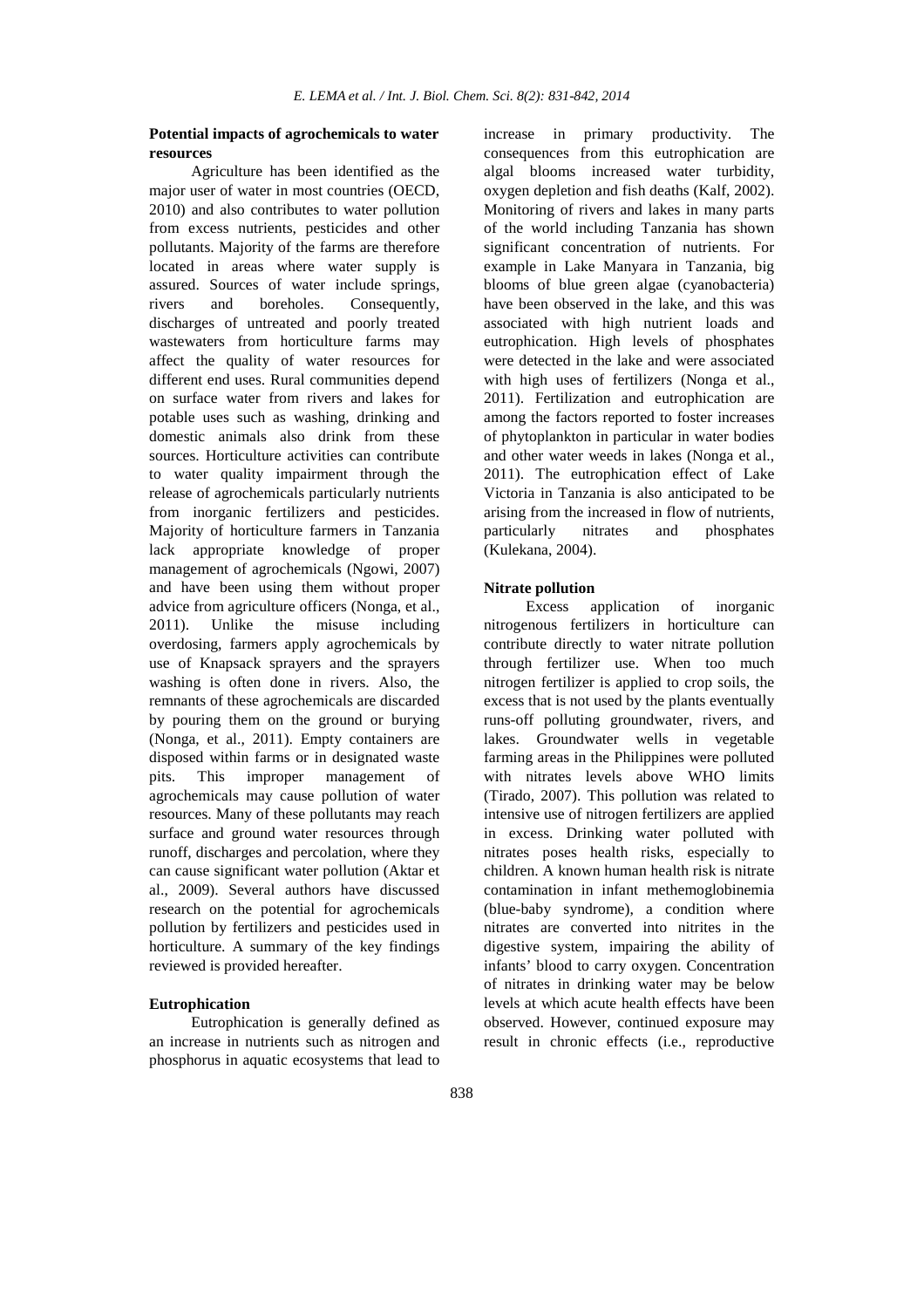impairments, cancer, etc.) to humans or other organisms.

#### **Pesticide pollution**

The contamination of the environment with pesticide residues in environmental matrices could result in water pollution and thus endangering human health and non-target species. Cases of water pollution as well as soil and food contamination in Tanzania and elsewhere have been documented (Henry and Kishimba, (2002); Hellar et al., 2005; Mihale, 2004; Aktar et al., 2009; Kihampa et al., 2010a, 2010b; Chowdhury et al., 2012) and some health effects have been correlated with pesticide pollution (Ngowi, 2002; Agenda, 2006). As part of this review, surface water and ground water is the compartment of concern.

### **Surface water contamination**

Pesticides can reach surface water through runoff from wastewater effluents and from soil deposits. Around the globe, pesticides and metabolites have been detected in major rivers and lakes from different countries. Water samples collected from paddy and vegetable fields in Bangladesh were reported to be highly polluted with pesticide residues (Chowdhury et al., 2012). The presence of these pesticide residues were attributed by their intense use by the farmers living in the sampled areas.

In studies conducted in Tanzania, significant levels of pesticide residues in water, soil and sediments have been reported (Henry and Kishimba, 2002; Hellar and Kishimba, 2005; Kihampa et al., 2010a, 2010b). Their analysis indicated among other pesticides, residues of DDT and its metabolites DDE and DDD; HCH isomers and endosulfan in water, sediments and soil samples from agriculture farms despite the ban of these pesticides in Tanzania (TPRI, 2002). Similar results of organochlorine pesticide such as DDT and HCH were also determined in water sampled in Simiyu river catchment (Tributary Lake Victoria) (Rwetabula, 2005). The Simiyu catchment was considered to be one of the main

contributors to the deterioration of Lake Victoria quality due to agricultural activities using agrochemicals (Ningu, 2000). In Northern part of Tanzania, pesticide residues such as lindane, chlorpyrifos, endosulfan, DDE and DDD was determined in soil samples collected from tomato fields in Arusha (Kihampa et al., 2010a). In addition, residues of organochlorine pesticides aldrin, dieldrin, heptachlor epoxides, HCH, endosulfan and DDT were detected in river water near Tanganyika sugar cane plantations (TPC) in Kilimanjaro, with mean concentrations ranging from 1.1 to 636.7 ng/l (Hellar and Kishimba, 2005). These findings are similar to those observed in a study conducted by Kihampa et al. (2010b) where significant concentrations of lindane, chlorpyrifos, and endosulfan were detected in irrigation effluent from horticulture farms in Arusha. The high levels of pesticides detected were associated to the intensity of agricultural activities due to pesticide use as well as pesticide application history among the areas.

Contamination of the water bodies by pesticides, either directly or indirectly, can lead to ecotoxicological effects to aquatic organisms, wildlife as well as human health if used for public consumption (Soltaninejad et al., 2007). Toxic pesticide residues which can also pollute water bodies used for drinking are toxic to fish and can accumulate in many aquatic organisms and affect the top predators. Historically, most of the fish in Europe's Rhine River were killed by the discharge of pesticides, and at one time, fish populations in the Great Lakes became very low due to pesticide contamination (Adedeji and Okocha, 2012). In the United States of America, there were incidences of DDT pollution that caused thinning of eggshells and the migration of the bald eagle population (Liroff, 2000).

#### **Ground water contamination**

Groundwater pollution due to pesticides is a worldwide problem. Over the past two decades, pesticides and their metabolites have been detected in ground water. During one survey in India, 58% of drinking water samples drawn from various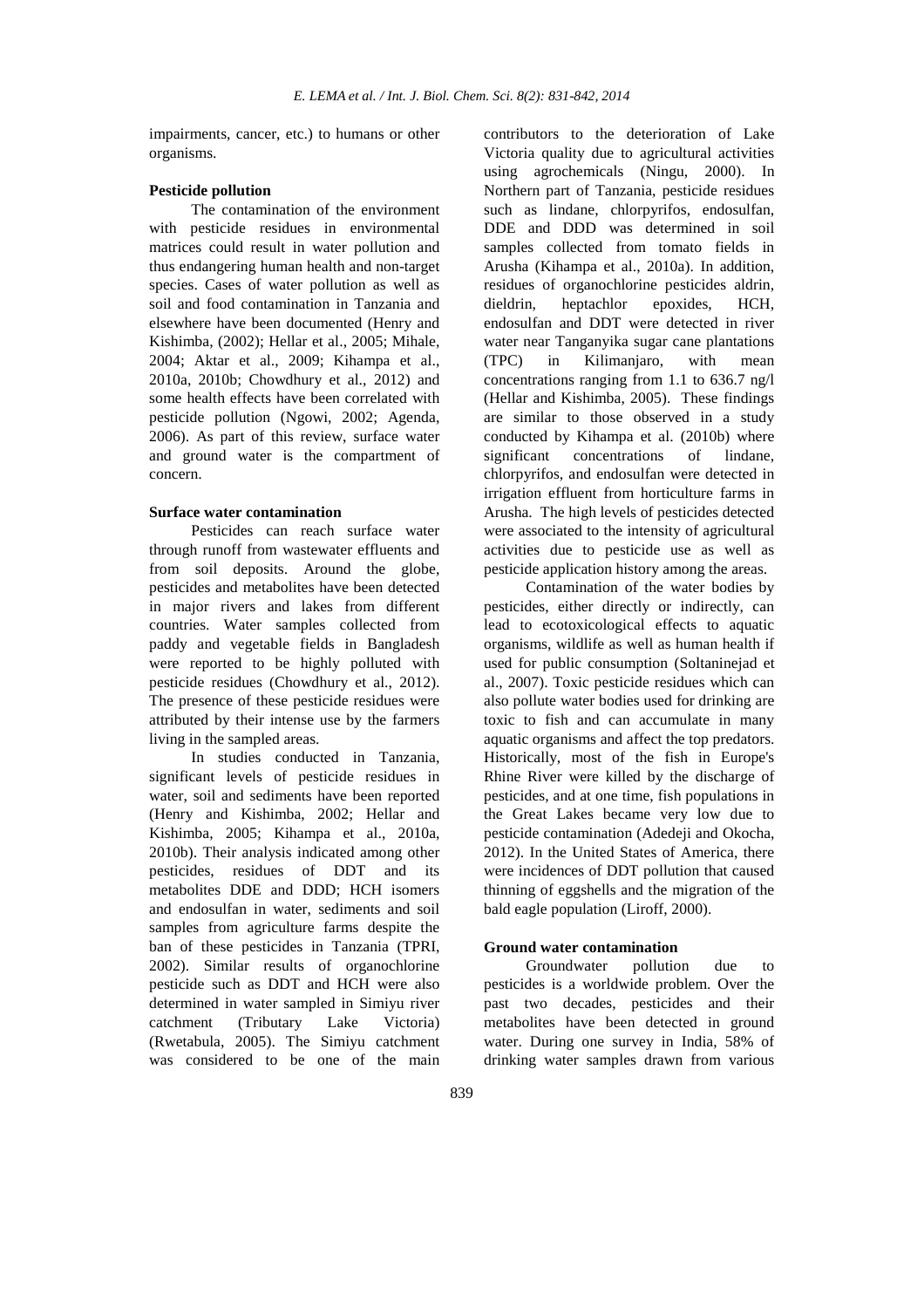hand pumps and wells around were contaminated with organochlorine pesticides above the EPA standards (Kole and Bagchi, 1995).

Similar contamination has also been reported in Tanzania. Some wells in Tanzania which are also used for domestic purposes by villagers are contaminated by DDT with mean total levels of 9 µg/l (Mihale and Kishimba, 2004). This concentration is higher than those allowed by the WHO for drinking water, therefore is a risk to consumers.

In addition, analyses of ground water in Tanzania indicated some trace concentrations of endosulfan sulphate (Henry and Kishimba, 2002) and Lindane (Mihale and Kishimba, 2004). Endosulfan is an organochlorine pesticide which is persistent to environmental degradation as compared to other classes of pesticide and thus has the potential to bioaccumulate in fish, wildlife and human tissues and cause toxicity effects. Notwithstanding these effects, endosulfan is among the insecticides reported to be used intensively in horticulture crops in Northern Tanzania. Endosulfan sulphate was the most abundant residue detected in horticulture fields in the area and high levels have been reported in environmental matrices (Kihampa et al., 2010a, 2010b). The high uses of these pesticides call for the need to monitor their residues in the environment because once the ground water source is polluted with pesticides, it may take many years for the contamination to dissipate or be cleaned up (US EPA, 2001). Clean-up may also be very costly and complex, if not impossible especially for a developing country like Tanzania.

### **Conclusion**

Agrochemicals are widely used in Tanzania horticulture and their use has significantly increased in the recent years. Many important benefits are achieved by the use of agrochemicals such as increased yields of plant crops. However, agrochemical use comes at a significant cost. Indiscriminate use of certain agrochemicals like pesticides and fertilizers has been associated with

contamination of the environment and potential impacts to water resources. There are significant contribution of fertilization and eutrophication of some rivers and lakes in Tanzania from high use of nitrogen and phosphate fertilizers in areas with intense horticulture. Pesticide residues have been detected in soil, surface water and ground water across countries. Results from different literature show that organochlorine pesticides are by far the most frequently detected in environmental samples. These chemicals are persistent in the environment and thus there is a need to ensure regulations governing their ban for use are strictly enforced.

Farmer's limited knowledge on proper use and management of agrochemicals is among the factors that cause indiscriminate use and pollution of the environment. However, opportunities for preventing pollution by these agrochemicals include the following measures:

• Education and sensitization of farmers against illegal and indiscriminate use of agrochemicals (pesticides and fertilizers);

• Promotion of integrated pest management (IPM) to ensure responsible use of pesticides so as to minimize potential adverse impacts on human health and environment;

Continual monitoring of levels of agrochemicals in different environmental compartments for regulatory control;

• Further studies are recommended in particular on risk assessment and ecotoxicological impacts of agrochemicals in Tanzania as information is currently scant.

## **REFERENCES**

- Adedeji OB, Okocha RO. 2012. Overview of pesticide toxicity in fish. *Advances in Environmental Biology,* **6**(8): 2344-2351.
- AGENDA. 2006. Pesticide and Poverty. A case study on trade and utilization of pesticides in Tanzania. Implication to stockpiling. Final Report, published by Agenda for Environment and Responsible Development.
- Agrawal A, Pandey, SR, Sharma B. 2010. Water Pollution with Special Reference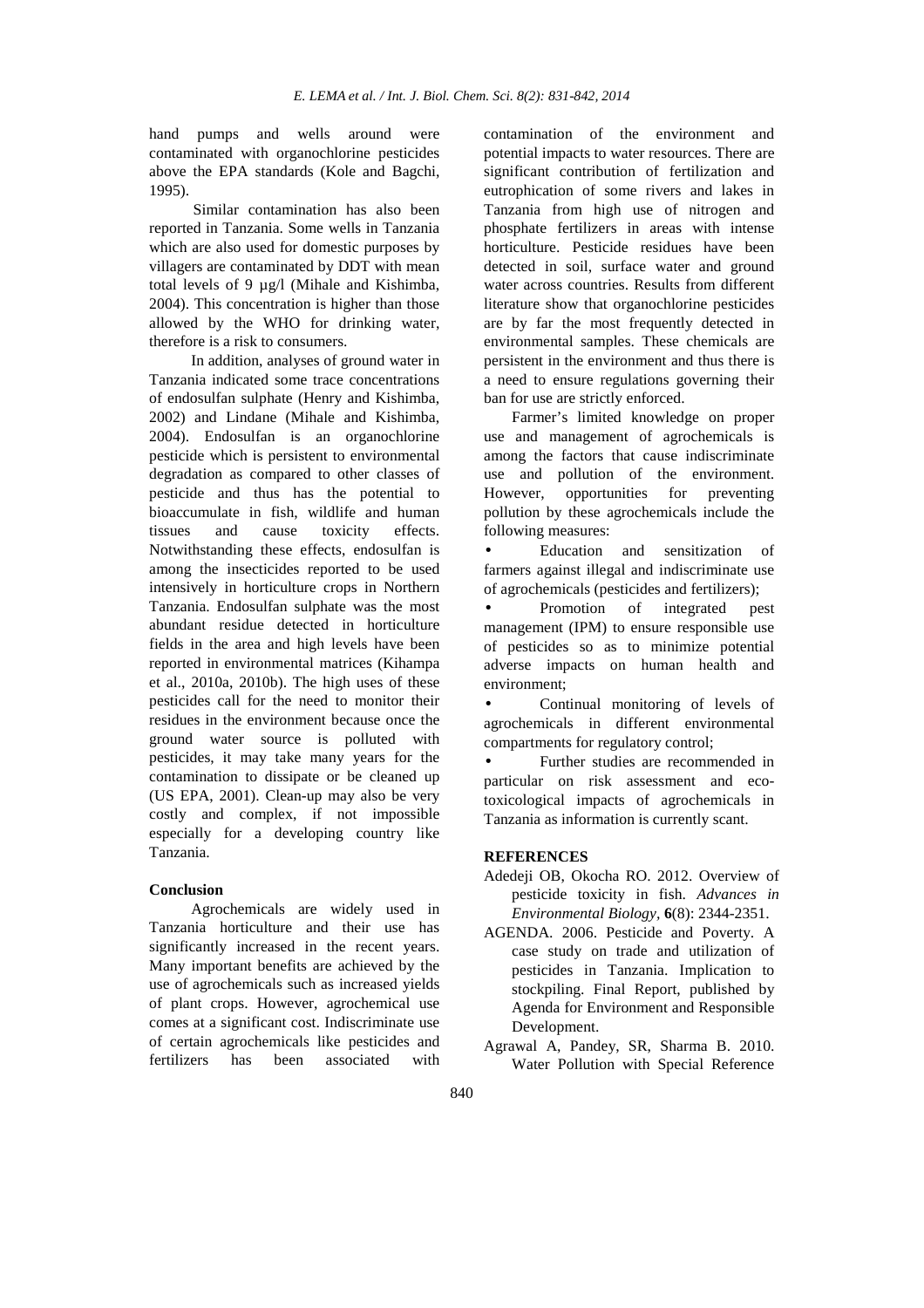to Pesticide Contamination in India. *Journal of Water Resource and Protection,* **2**(5): 432-448.

- Aktar W, Sengupta D, Chowdhury A. 2009. Impact of pesticides use in agriculture: Their benefits and hazards. *Interdisc Toxicol.,* **2**(1): 1-12.
- Anderson DM, Glibert PM, Burkholder JM. 2002. Harmful Algal Blooms and Eutrophication: Nutrient Sources, Composition, and Consequences. *Estuaries,* **25**(4b): 704-726.
- Anon. 2002. List of Pesticides registered in Tanzania. Tropical Pesticides Research Institute (TPRI).
- Chowdhury MAZ, Banik S, Uddin B, Moniruzzaman M, Karim N, Gan SH. 2012. Organophosphorus and carbamate pesticide residues detected in water samples collected from paddy and vegetable fields of the Savar and Dhamrai upazilas in Bangladesh. *Int. J. Environ. Res. Public Health,* **9**: 3318–3329.
- Ehui S, Pender J. 2005. Resource degradation, low agricultural productivity, and poverty in Sub-Saharan Africa. Pathways out of the spiral. *Agricultural Economics,* **32**: 225-245.
- ESRF. 2010. Strengthening Micro‐Enterprises in Tanzania: The Case of Small‐Scale Vegetable Farmers in Arusha. Final Report, Economic and Social Research Foundation (ESRF). Retrieved from http://www.tzonline.org/pdf/microentepri se.pdf.
- Hartemink AE. 2006. Assessing Soil Fertility Decline in the Tropics Using Soil Chemical Data. *Advances in Agronomy*, **89**: 179-225.
- Hellar H, Kishimba MA. 2005. Pesticide residues in water from TPC sugarcane plantations and environs, Kilimanjaro region, Tanzania. *Tanz. J. Sci.,* **31**: 13-22.
- Henry L, Kishimba MA. 2003. Levels of Pesticides in water, soil and sediments from southern Lake Victoria and its Basin. *Tanz. J. Sci.,* **29**(1): 77-90.
- Kalff J. 2002. *Limnology. Inland Water Ecosystems*. Pretence-Hall: New Jersey.
- Kihampa C, Mato RR, Mohamed H. 2010a. Residues of Organochlorinated Pesticides in Soil from Tomato Fields, Ngarenanyuki, Tanzania. *J. Appl. Sci. Environ. Manage.,* **14**(3): 37-40.
- Kihampa C, Mato RR, Mohamed H. 2010b. Levels of pesticide residues in irrigation effluent from tomato fields in Owiro Estate, Tanzania. *Int. J. Biol. Chem. Sci.*, **4**(3): 601- 607.
- Kole RK, Bagchi MM. 1995. Pesticide residues in the aquatic environment and their possible ecological hazards. *J. Inland Fish Soc. India,* **27**(2): 79-89.
- Kulekana J. 2004. Levels of Nitrate and Phosphate in some satellite lakes within the Lake Victoria Basin, Tanzania. *Tanz. J. Sci.,* **30**(1): 1-9.
- Kwadwo AO, Jemaneh S. 2012. *Increasing Agricultural Productivity and Enhancing Food Security in Africa-New Challenges and Opportunities.* Synopsis of an International Conference. International Food Policy Research Institute 2033 K Street: NW, Washington, DC 20006-1002 USA; 5.
- Liroff RA. 2000. Balancing risks of DDT and malaria in the global POPs treaty. *Pesticide Safety News,* **4**: 3-7.
- MAFS. 2002. Basic Data- Agriculture Sector 1994/95–2000/2001. Statistics Unit, Ministry of Agriculture and Food Security (MAFS), Dar es Salaam, Tanzania, p. 72.
- McCauley A, Linda, Anger KW, Keifer M, Langley R, Robson GM. 2006. Studying health outcomes in farm worker populations exposed to pesticide. *Environ. Health Perspec.,* **114**: 6-8.
- Mihale MJ, Kishimba MA. 2004. Contamination of water and sediments by obsolete pesticides at Vikuge farm, Kibaha District, Tanzania. *Tanz. J. Sci.,* **30**(2): 21-31.
- Ndakidemi PA, Semoka JMR. 2006. Soil fertility in Western Usambara Mountain, Northern Tanzania. *Pedosphere*, **16**(2): 237-244.
- Ngowi AVF, Mbise TJ, Ijani ASM, London L, Ajayi OC. 2007. Smallholder vegetable